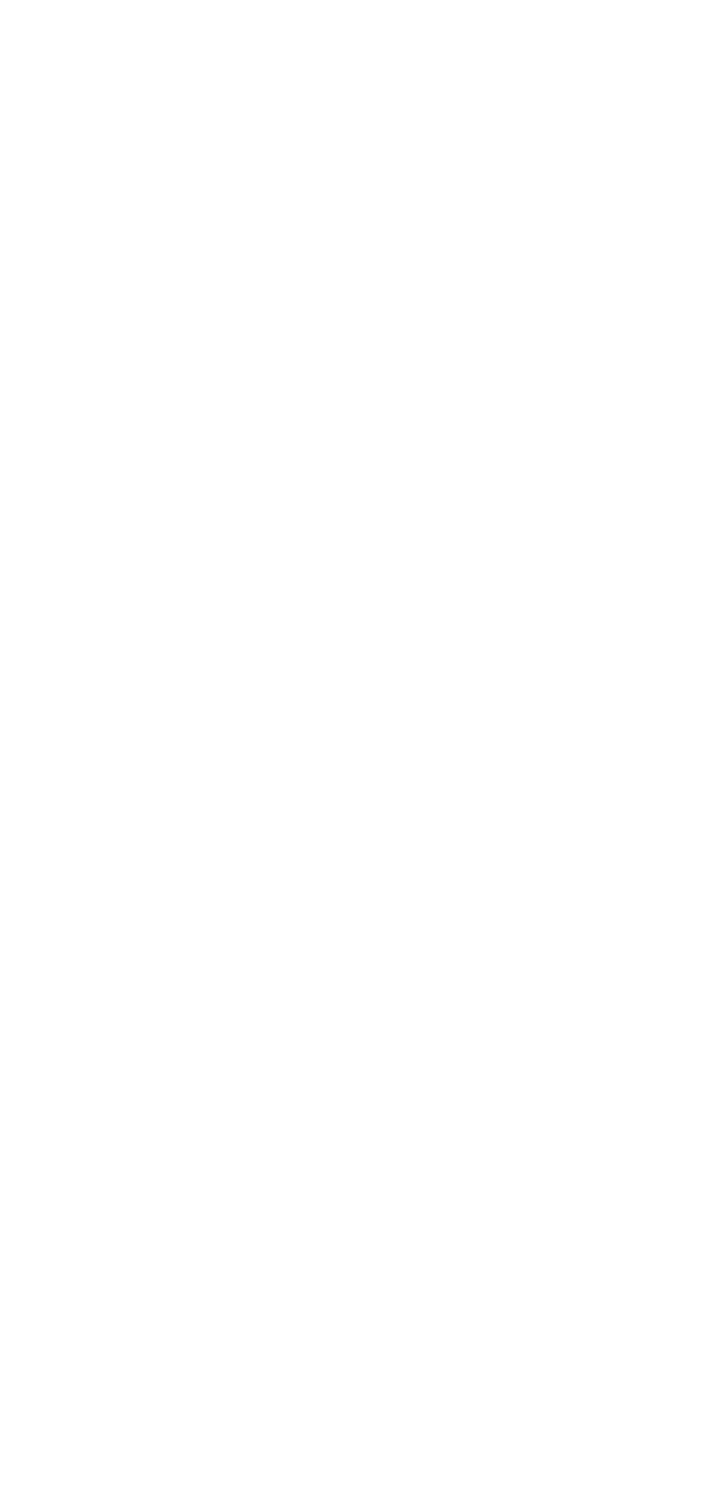# Terms and Conditions – Visa Business Debit Card

# 1.0 Definitions

- 1.1 "Account" means the business current account in respect of which the Card is issued.
- 1.2 "Authorisation to Debit" (ATD) means in Cardholder Not Present Transactions the provision of the following details which are to be recorded by the Retailer for each transaction: (a) Visa Business Debit PAN (16 digits on the front of the Card) number

(b) Cardholder's name, address, and telephone number (c) Card expiry date

(d) Address to which goods/services are to be delivered, if relevant

(e) Gross amount charged

(f) Date and time of telephone ATD

- 1.3 "Bank" means The Governor and Company of the Bank of Ireland, having its Head Office at 40 Mespil Road, Dublin 4, Ireland, and its successors, assigns and transferees.
- 1.4 "Banking Day" means the periods of time in any one day during which the Bank is open for business in Ireland, and "non-Banking Day" (Saturdays, Sundays and Bank Holidays) shall be construed accordingly.
- 1.5 "Cardholder" means the person to whom the Card is issued and named.
- 1.6 "Cardholder Transaction" means Visa Business Debit Transactions conducted by the Cardholder at an ATM, a POS terminal or a Cardholder Not Present Transaction and a Contactless transaction
- 1.7 "Cardholder Not Present Transaction" means a Cardholder Transaction carried out by a Cardholder who is not present in a Retailer's outlet and provides Authorisation to Debit by mail, phone, internet, fax or telex.
- 1.8 "Cash-back" means the service available to a Cardholder from certain Retailers by which a Cardholder may, at the time of and in addition to the purchase of goods and/or services using Visa Business Debit, obtain cash subject to the limit set out in condition 2.10.
- 1.9 "Chip" means an integrated circuit embedded in the Card.
- 1.10 'Contactless' means a payment method which may be offered by a Retailer for completing transactions. This payment method uses Near-Field Communications (NFC) meaning the Card is held close to the Card reader rather than inserted into POS terminal
- 1.11 "Customer" means the Company, Partnership or Sole Proprietor of a business in whose name the Account is maintained.
- 1.12 "Cut-off time" means the latest time in any Banking Day that we can process a particular Account transaction, request or instruction on that Banking Day.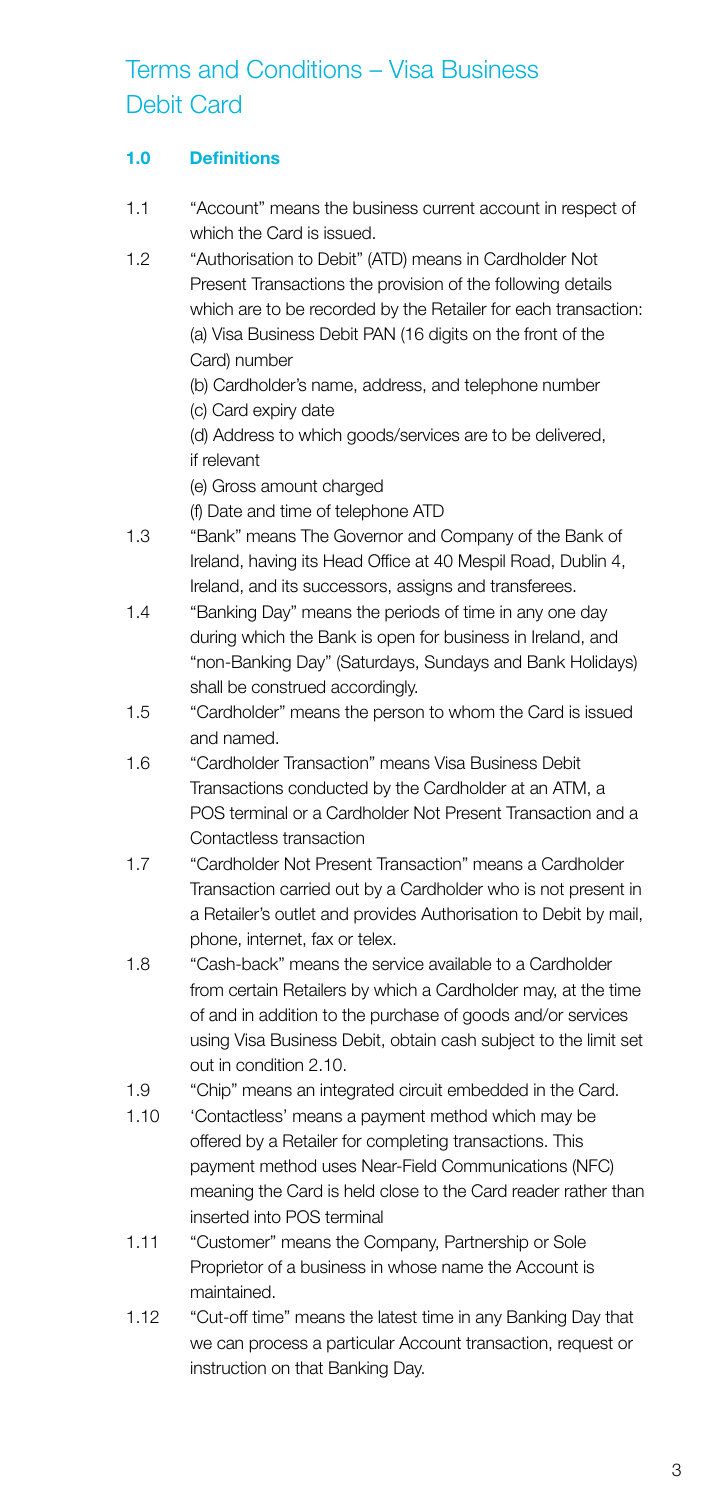- 1.13 "Ireland" means the Republic of Ireland.
- 1.14 "Microenterprise" means an enterprise which employs fewer than 10 persons and whose annual turnover and/or annual balance sheet total does not exceed EUR 2 million as defined in Article 1 and Article 2 (1) and (3) of the Annex to Recommendation 2003/361/EC as may be amended from time to time.
- 1.15 "Payee" means a person who receives a payment.
- 1.16 "Payer" means a person who makes a payment.
- 1.17 "PIN" means the personal identification number issued to the Cardholder which is required at an Automated Teller Machine ("ATM") and generally required at the point of sale in order to authorise a transaction.
- 1.18 "POS terminal" means a terminal which is capable of accepting, storing and transmitting Cardholder Transactions.
- 1.19 "Retailer" means a supplier of (a) goods and/or services; or (b) goods and/or services and Cash-back.
- 1.20 "Statement" means a record of Account transactions, issued periodically by the Bank to the Cardholder and/or the Customer.
- 1.21 "3D Secure" means a system used as an added layer of security for Debit Card transactions. Examples include, Visa Secure and Mastercard® SecureCode™. For more information about our 3D Secure service, please see our Frequently Asked Questions at www.bankofireland.com.
- 1.22 "3D Secure Passcode" means your one time Passcode sent to your mobile phone by text message (SMS) for use on 3D Secure which you may need to complete a purchase using your Card.
- 1.23 "Security Credentials" means the personalised security credentials you are required to use from time to time to (a) access your Account via our online, phone and mobile banking channels and (b) to authorise transactions on your Account (including using your Card).These are examples of Security Credentials: a personal identification number (PIN), password, on time passcode (such as 3D Secure Passcode), security number or code (for example, those generated by a physical or digital security Key), a response to push notification, your registered device, your fingerprint or other distinctive personal characteristic, or any combination of these features or other ones we require now or in future.
- 1.24 "Third Party Providers" (or "TPPs") means a third party provider who is authorised by a relevant regulatory authority to provide certain services to customers such as accessing information and making payments from accounts which are accessible online.
- 1.25 "Visa Scheme" means the payment system operated by Visa Europe Services Inc. which is a wholly owned subsidiary of Visa Europe Limited.
- 1.26 "You" and "yours" means the Cardholder and includes you acting on your own and through any third party authorised to act on your behalf, such as a TPP.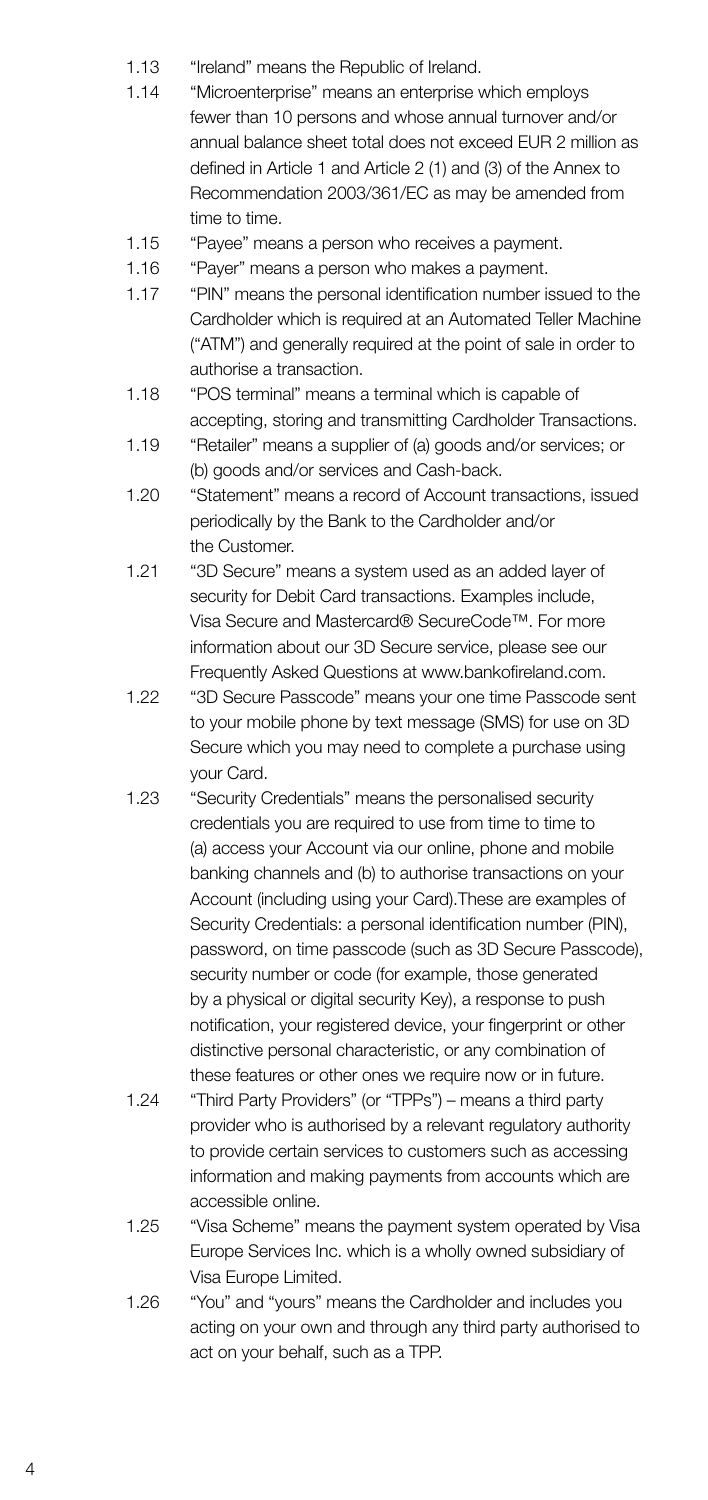# 2.0 The Card

- 2.1 The Card is subject to the Terms and Conditions of Use set out herein ("Terms and Conditions") and the same may be varied from time to time by the introduction of new conditions, or varying or amending of existing conditions, in accordance with these Terms and Conditions.
- 2.2 The Card shall be for the sole use of the Cardholder and who must be an authorised signatory on the Account. The Card can be issued either on Account opening or during the business relationship.
- 2.3 Where a Card has been forwarded to the Cardholder by post, the Bank may require that the Cardholder first validate and activate the Card at an ATM (or such other form of activation as may be prescribed by the Bank from time to time) ("Card Activation"). A requirement of Card Activation shall be clearly indicated by the Bank in the communication accompanying the Card, and these instructions must be followed by the Cardholder. It shall be the sole responsibility of the Cardholder to successfully complete Card Activation and the Cardholder shall not attempt any other transactions with the Card prior to Card Activation.
- 2.4 The use of the Card to withdraw cash from an ATM or to avail of any third party payment or any other service provided by an ATM is subject to both transaction and daily limits. Transaction limits can vary from financial institution to financial institution and from time to time. The daily limit will be determined by the Bank and may vary from time to time. Details of the daily limit are available from your local branch. Depending on the transaction limit, it may be necessary in some cases for a Cardholder to carry out more than one transaction to avail of the daily limit. You can use your Card with the PIN to withdraw cash from the Account in our branches that provide cash services.
- 2.5 The Bank may refuse to act on any instruction received in respect of any ATM services without liability to the Cardholder where sufficient cleared funds are not available or where an agreed overdraft facility is not in place on the Account (where applicable) or where such overdraft facility (if in place) would be exceeded if the Bank acted on the instruction.
- 2.6 Subject to the Cardholder's full compliance with these Terms and Conditions, the Bank shall accept liability for the Bank's non-execution or defective execution of any third party payment or other relevant payment arising from the provision of any other relevant service by use of the ATM (if any), and will restore the Account to the state it would have been in had the incorrectly executed transaction not taken place.
- 2.7 Subject to the limits set out in condition 2.9 the Bank guarantees payment made by the Cardholder with the Card within Ireland (i.e. using Visa Business Debit) if: (a) The Card is presented by the Cardholder to the Retailer and the Cardholder Transaction is effected through a POS terminal and the correct PIN is entered into the terminal; or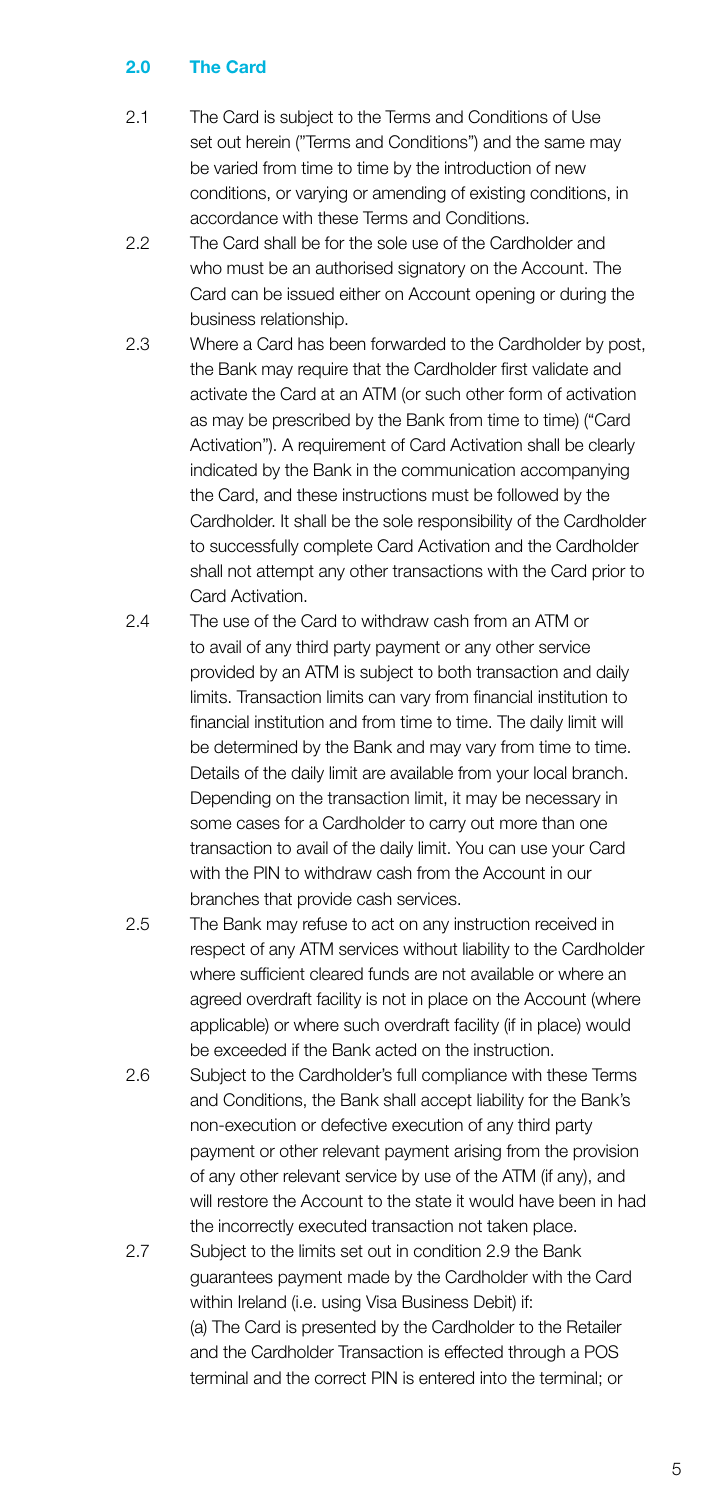the Visa Business Debit Transaction is a Cardholder Not Present Transaction; and

(b) The Card has not been deliberately altered or defaced in any way.

(c) The Cardholder Transaction is completed before the expiry date of the Card.

(d) There are sufficient cleared funds in the Account to meet the payment; and

(e) the Cardholder provides the correct Security Credentials required.

- 2.8 If the Cardholder provides incorrect information when making a Cardholder Transaction (for example a reference number for a gas provider), the Bank is not responsible for any loss caused. The Bank will make all reasonable efforts to recover the funds involved in such transaction. The Bank may charge the Cardholder in respect of all reasonable costs incurred in recovering the funds on behalf of the Cardholder.
- 2.9 If the Cardholder has not used the Card in the last 12 months, the Bank may not automatically reissue a Card.
- 2.10 It is important that there are sufficient cleared funds in the Account to cover Cardholder Transactions, otherwise the Account may attract over limit item charges and interest surcharges and may result in other payments having to be returned unpaid.
- 2.11 The Cardholder shall not use the Card so as to create any indebtedness to the Bank which has not been previously authorised by the Bank.

# 3.0 Protecting the Card, PIN and other Security **Credentials**

- 3.1 The Cardholder must sign the Card immediately on receipt.
- 3.2 The Cardholder must keep the PIN secret, memorise it and take the greatest possible care to prevent anyone knowing it or using it fraudulently or without the Cardholder's permission. The Cardholder should never write down the PIN in a place where the Card is kept or where it can be easily linked to the Card.
- 3.3 When making online Cardholder Transactions you may be prompted to enter a 3D Secure Passcode that will be sent to the mobile number we hold on file for you. To complete such a Cardholder Transaction you will need to enter the passcode provided. If you use the 3D Secure service such use will constitute acceptance of the terms of use and of 3D Secure. These terms of Use can be found at boi. com/3DSecureTermsOfUse. If you use the 3D secure service you agree that we can conclude that the transaction was made by you. You must make sure that we have your up to date mobile phone number to send 3D Secure Passcodes because if we do not have a valid mobile phone number for you, you may not be able to use your Card for online transactions.
- 3.4 The Cardholder must always protect the Card and take the greatest possible care to ensure it is not lost, stolen or used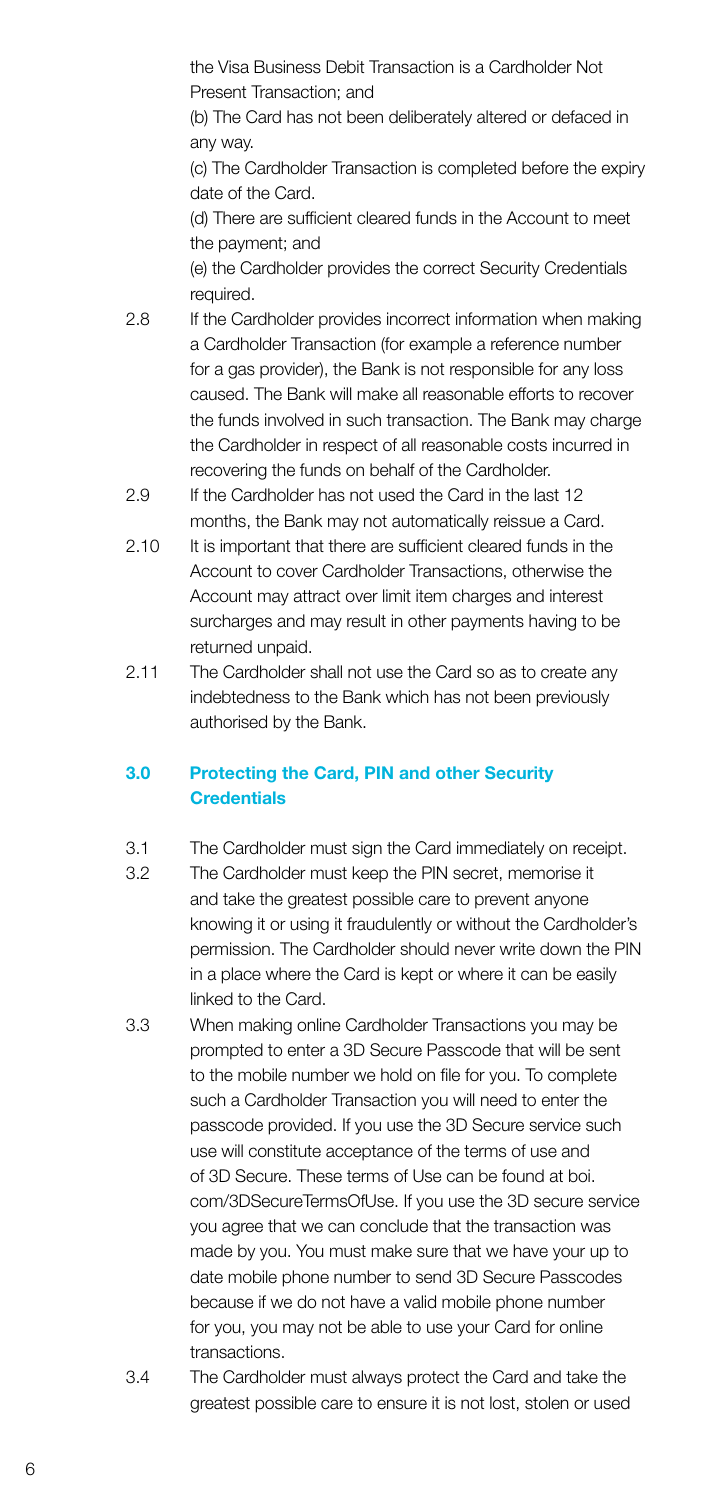in an unauthorised way.

- 3.5 If the Card is lost or stolen or the Cardholder thinks someone knows the PIN, or other Security Credentials the Cardholder must contact us immediately. We can be contacted free of charge via the Freephone number listed on our website www. bankofireland.com
- 3.6 The Cardholder is responsible for the Card and Security Credentials and must ensure that they are protected in line with this clause 3.0. If the Cardholder does not do so, the Cardholder may be liable for any loss suffered as a result.
- 3.7 The Cardholder must ensure that the Bank is immediately informed of any change in the Cardholder's place of business. If this is not done it may not be possible for the Bank to investigate disputed or fraudulent transactions on the Account.

# 4.0 Payment

- 4.1 Subject to condition 6.1, the Bank may debit the Account with all amounts disbursed by the use of the Card.
- 4.2 The Cardholder is responsible for ensuring the correctness and accuracy of all Cardholder Transactions and the Bank does not accept any responsibility or liability in respect of the same.
- 4.3 The available balance in the Account will generally be reduced immediately by the amount of any Cardholder Transaction. Cardholder Transactions will only appear on the Cardholder's Statement once the Cardholder Transaction has been fully processed and posted to the Account by the Bank. Cardholder Transactions will generally appear immediately on Business online and statements printed in branch.
- 4.4 The Card may only be used within the credit balance and any undrawn facility on the Account at the time of the Cardholder Transaction.
- 4.5 If the Bank receive your payment instruction before the relevant Cut-off time, the Bank will process the payment from the Account on the Banking Day ("D") that it is received (unless the Cardholder has requested that it should be paid on a date in the future). If the payment is in Euro, and the financial institution of the payee is located in the EEA, we will ensure that the financial institution of the payee will receive the payment within one banking day of D (D+1). If it is a crossborder payment in Sterling, or other EEA Currency (non-euro), and the financial institution of the payee is located in the EEA, we will ensure that the financial institution of the payee will receive the payment within three banking days of D (D+3). Where the payment instruction is submitted on paper, the processing time may be an extra banking day ((D+2) and (D+4)). Any other payment instructions may take longer to process
- 4.6 The financial institution where the Payee's account is held controls payment into that account. The Bank is not responsible for that.
- 4.7 A Cardholder Transaction may not be countermanded by a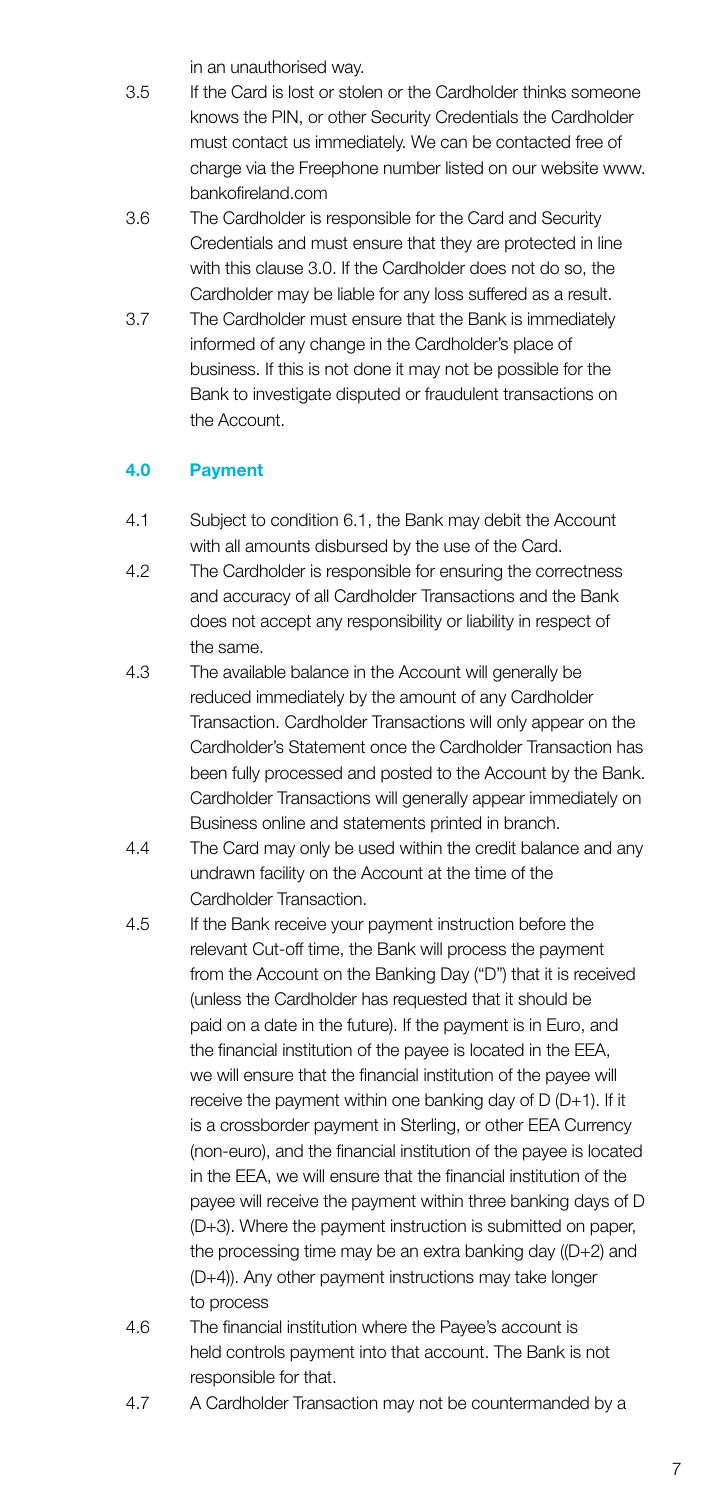Cardholder for whatever reason and the Bank may debit the amount of any such payment to the Account.

# 5.0 Retailers

- 5.1 In some cases it may become necessary for a Retailer to obtain specific authorisation from the Bank or its agents to honour the Card for a particular Cardholder Transaction (even though the amount of that transaction is within the credit balance and any undrawn facility on the Account). The granting of any such authorisation has the effect of reducing the credit balance and any undrawn facility on the Account.
- 5.2 It will be necessary in all cases for a Retailer to obtain specific authorisation from the Bank or its agents to honour the Card for a particular Cardholder Transaction.
- 5.3 From time to time, as part of the Bank's Fraud Monitoring System, the Bank may issue a "referral" message to a Retailer. In such circumstances, the Retailer is required to contact the Bank to verify the Cardholder. If the Retailer fails to do so and refuses to process the transaction, the Bank shall not be liable for the refusal of the Retailer to accept or honour the Card.
- 5.4 The Bank will not be liable for the refusal of any Retailer to accept or honour the Card. This includes the circumstances set out in condition 5.3 above as well as circumstances where it is not possible to authorise a Cardholder Transaction whether for systems reasons or because no authorisation signal has been received by the Bank, and circumstances where authorisation is not possible because the Card has been damaged.
- 5.5 Where a Retailer becomes liable to make any refund to the Cardholder the Bank will credit the amount to be refunded to the Account only on receipt of a properly issued refund voucher or other appropriate verification of the refund by the Retailer. The Bank will not be responsible for goods and/ or services that it does not supply; in relation to such goods and/or services, the Bank will have no dealings with a Retailer on behalf of the Cardholder.
- 5.6 When using the Card to make a payment in a retail outlet the Cardholder may be asked to either insert the Card in a POS Terminal and enter a PIN or hold the Card against a Card reader depending on the Card and payment terminal.
- 5.7 Chip & PIN Transactions (i) For Cardholder Transactions which require a Card to be inserted into the POS terminal the Cardholder will be generally prompted to input a PIN into the POS terminal.
- 5.8. Contactless transactions (i) This clause applies when the Card has been enabled by the Bank to allow you to carry out Contactless transactions. (ii) You can use the Card to make purchases for small amounts without using the Chip and PIN. (iii) When making a payment using a Contactless Card reader you must place your Card against the reader in the retail outlet. The Card will be detected and the payment is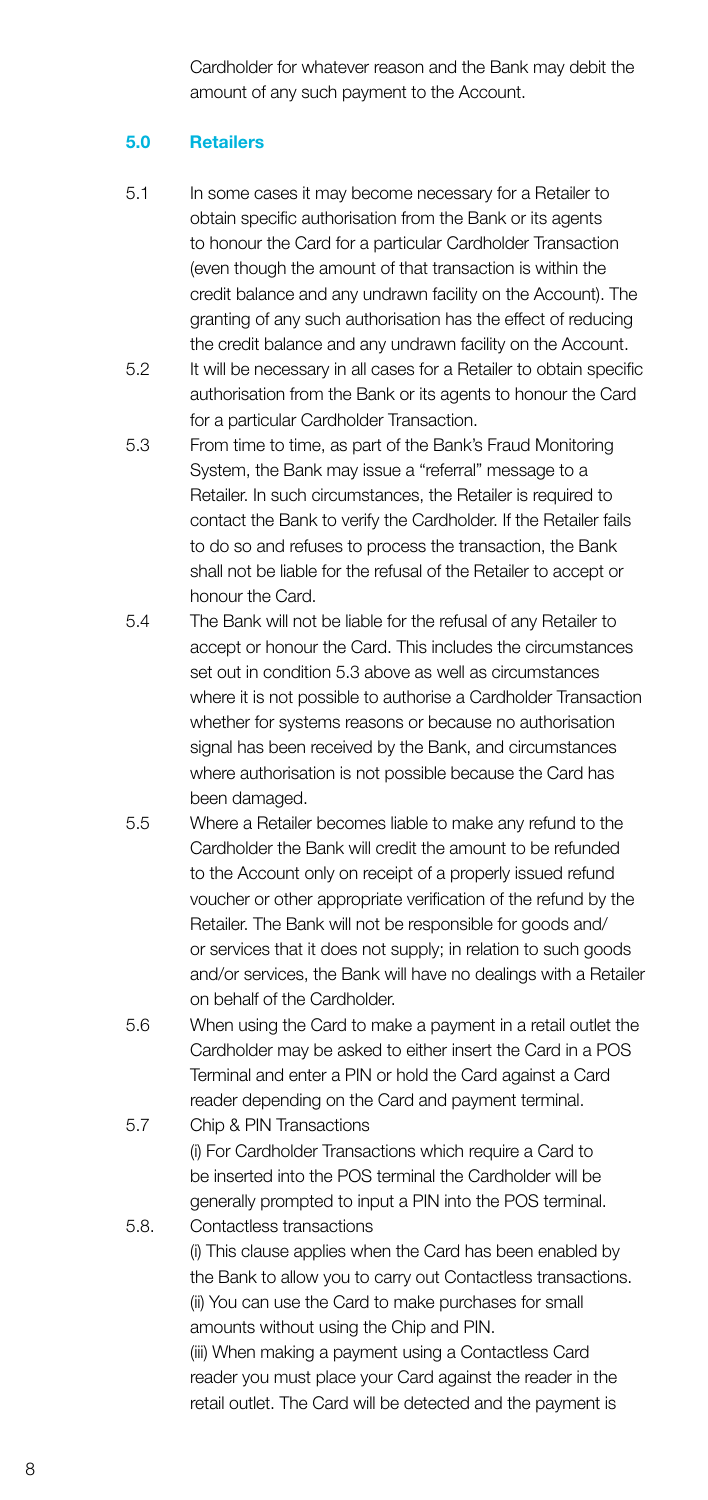completed without you entering your PIN. From time to time, for your security we may ask you to conduct a Chip and PIN transaction in which case you must insert the Card and enter your PIN.

(iv) There is a limit on the value of each Contactless transaction set by the Visa Scheme. Details of this limit are available at any branch of Bank of Ireland or at www.bankofireland.com.

5.9 Cardholder not present transactions

(i) The Cardholder may carry out a Card Transaction when the Cardholder is not in the presence of a Retailer (for example when you are on the telephone or internet). This is called a Cardholder Not Present Transaction and the Retailer may record the following details:

(1) Card number, Card validation (last three digits on the back of the Card) and Card expiry date.

(2) Name, address and telephone number of the Cardholder (3) The address to which goods or services should be delivered.

(4) The amount charged, date and time.

(ii) You may be required to provide Security Credentials (such as a 3D Secure Passcode) in order to complete an online transaction.

#### Retailers in general

5.10. (i) If the Bank authorises a payment for the Cardholder to a Retailer in a Cardholder Not Present Transaction this will immediately reduce the available balance in the Account (including any agreed overdraft if there is one) by the payment amount,

> (ii) Some Retailers will apply for a pre authorisation for a payment when the Cardholder gives them the Card number (for example, to hire a car or book a hotel room). The pre authorisation amount will reduce the available balance on the Account as set out in 5.9(i) above.

- 5.11 If a person misuses the information the Cardholder gives in a Cardholder Not Present Transaction (for example any information of the type mentioned in Clause 5.9) we are not liable for any loss you suffer as a result.
- 5.12 To protect the Cardholder against fraud, the Bank sometimes issue a "referral" message to the Retailer requiring them to verify that it is the Cardholder using the Card. If the Retailer fails to do so and refuses to process the transaction, the Bank is not liable.

# 6.0 Loss, Theft or other Misuse of your Card

6.1 You must tell us immediately if your Card is lost or stolen, if you suspect your Card has been used without your permission or if your PIN, 3D Secure Passcode or other Security Credentials becomes known or is in possession of someone else. You must inform us by contacting your branch calling us free of charge via the Freephone number listed on our website www.bankofireland.com. We may ask you to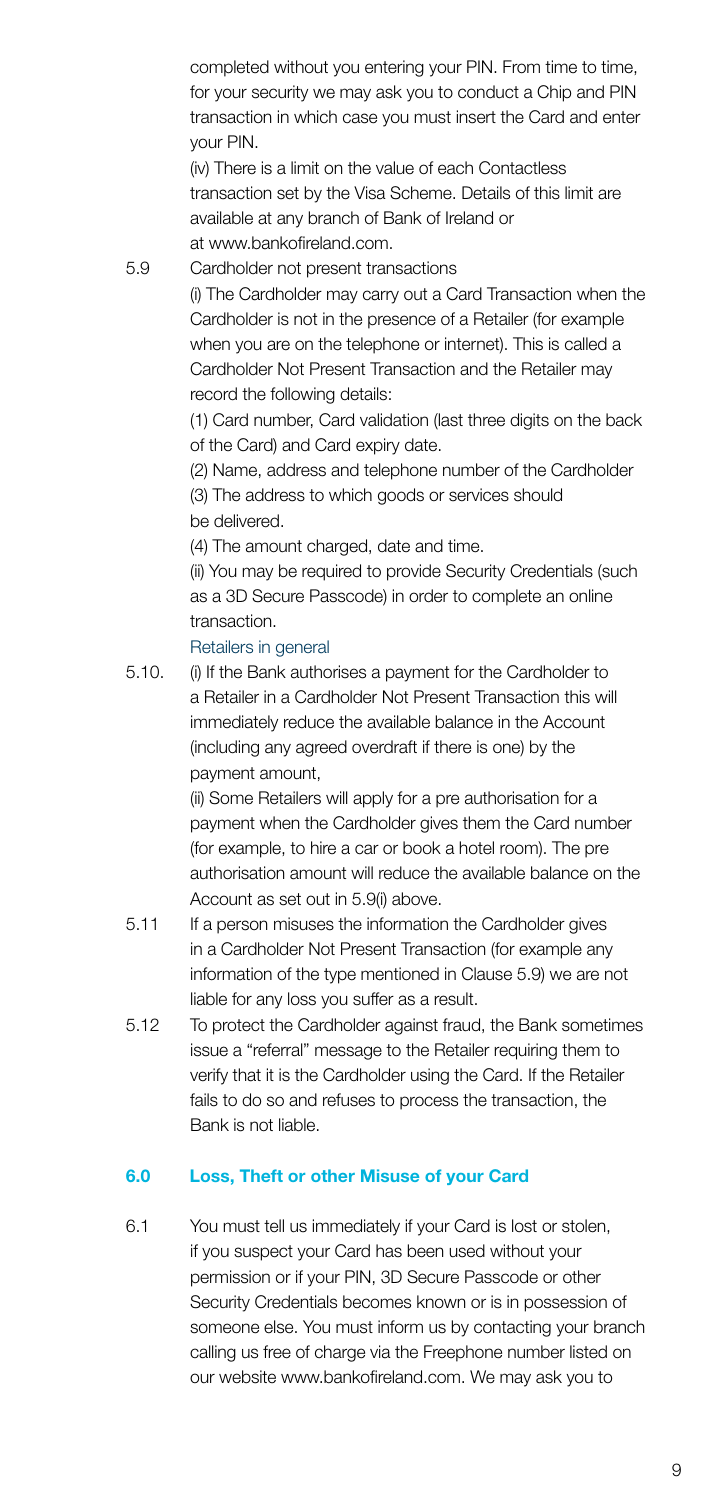confirm this notification in writing within seven days (or 21 days if you are abroad). You must not use the Card again. 6.2 You must tell us about any transaction that you did not authorise, or any transaction that was not done correctly, as soon as possible but no later than thirteen months after the date of the transaction. You can notify us free of charge via the Freephone number listed on our website www.bankofireland.com. If an unauthorised payment is made from the Account, we will, subject to 6.3 & 6.4 below, refund the Account and restore it to the way it would have been if the unauthorised payment had not happened. If it is later determined that no refund should have been paid we will be entitled to recover it from the Account without further reference to you.

- 6.3 Where any unauthorised Cardholder Transactions have resulted from the loss, theft or misappropriation of the Card or PIN, 3D Secure Passcode or other Security Credentials and the Customer is not a Microenterprise, the Customer will be fully liable for any such unauthorised Cardholder Transactions which occurred before such loss, theft or misappropriation was reported to the Bank. If you use your Card as a Microenterprise, you are liable for only €50 in unauthorised transactions carried out on the Account before you reported the issue, unless the loss, theft or misappropriation of the Card was not detectable to you, then you will have no liability for any unauthorised transactions except where you have acted fraudulently.
- 6.4 Notwithstanding 6.3 above, where any such unauthorised Cardholder Transactions arise as a result of any fraud or gross negligence on the part of the Cardholder, the Cardholder shall be liable for the full amount of such unauthorised Cardholder Transactions.
- 6.5 Other than in the case of any fraud or gross negligence on the part of the Cardholder, the Cardholder shall not be liable for any transactions carried out after the Cardholder has notified the Bank of the loss, theft or misappropriation of the Card PIN, 3D Secure Passcode or other Security Credentials.
- 6.6 In the event we suspect or detect any fraud or unauthorised activity on the Account, we may advise you and/or the relevant Cardholder via phone call, SMS message or email as appropriate. If we deem it necessary we may block the Account and/or any Card issued on the Account and will advise you and/or the relevant Cardholder of the block and how it may be removed.

# 7.0 Fees & Charges

7.1 The Bank will charge to the Account any fees, charges and Government Duty that apply to the Card. Full details of fees and charges are set out in the Schedule of fees & charges for business customers and the Schedule of International Banking Charges. Copies of these are available from branches or on the Bank website: www.bankofireland.com. 7.2 The Bank may change fees and charges by giving the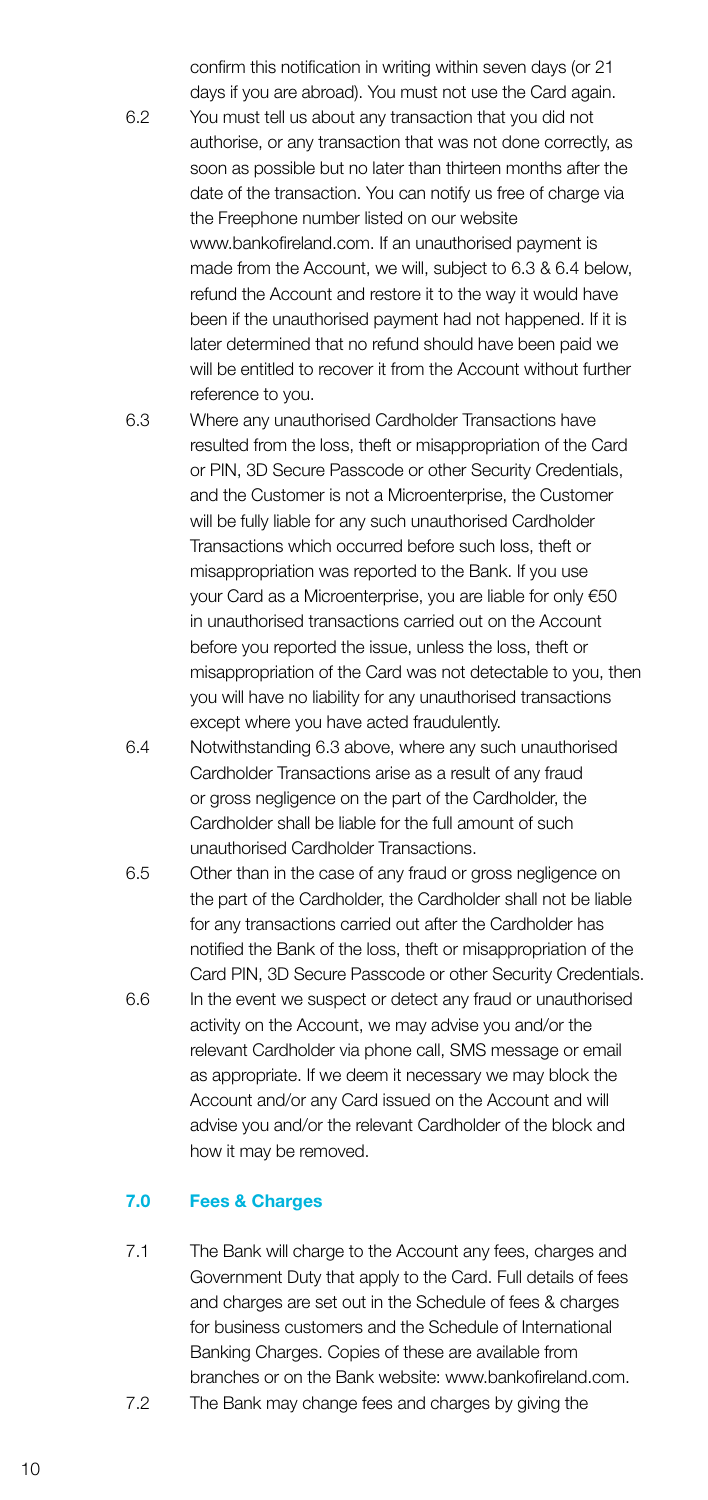Customer and the Cardholder notice and the Bank will notify you in a way allowed by law or banking regulations (See Clause 10.)

7.3 If the Cardholder carries out a non-euro Card transaction on the Card, it is converted into euro at an exchange rate set by the Bank (in the case of some ATM cash transactions) or as determined by the Visa Scheme on the Banking Day the Bank takes it from the Account.

> (i) A cross border handling fee is payable for non-euro purchases and ATM transactions. However the Bank do not apply a cross border handing fee at Bank ATMs for non euro cash withdrawals.

> (ii) The cross border handling fee is distinct from commission the Bank may charge as set out in 7.4.

7.4 At some Bank ATMs the Bank allows the Cardholder to withdraw non euro currency. The Bank may charge commission on non euro transactions carried out at Bank ATMs. The Bank do not charge commission: (a) when Sterling is withdrawn from Bank ATMs in Northern Ireland;or (b) when Sterling is withdrawn from our Bank ATMs in UK Post Office Locations Full details are set out in the Schedule of fees and charges for Business customers and Schedule of International Banking Charges.

# 8.0 Partnership Account(s)

8.1 Where a Card is issued in respect of an Account maintained by two or more persons then each such person shall be jointly and severally liable for any indebtedness created or extended by the use of the Card and shall so remain liable notwithstanding any cancellation of the Card or determination of the mandate for the operation of such Account.

# 9.0 Termination, Cancellation, Blocking or Failure of the Card

- 9.1 The Cardholder may terminate this Agreement at any time on notice to the Bank.
- 9.2 The Bank may terminate this Agreement at any time on two months notice to the Cardholder.
- 9.3 In addition to the general right to terminate as set out above, and without any liability to the Cardholder, the Bank may terminate this Agreement or, at the discretion of the Bank, may immediately block the use or operation of the Card in circumstances where;

(a) the Bank is made aware of the death, bankruptcy or other act of insolvency of the Cardholder (under Irish or other law) or where the Cardholder seeks legal protection from creditors or enters a composition or settlement agreement with creditors whether under a statutory scheme or otherwise (b) the Cardholder has failed security checks in a manner that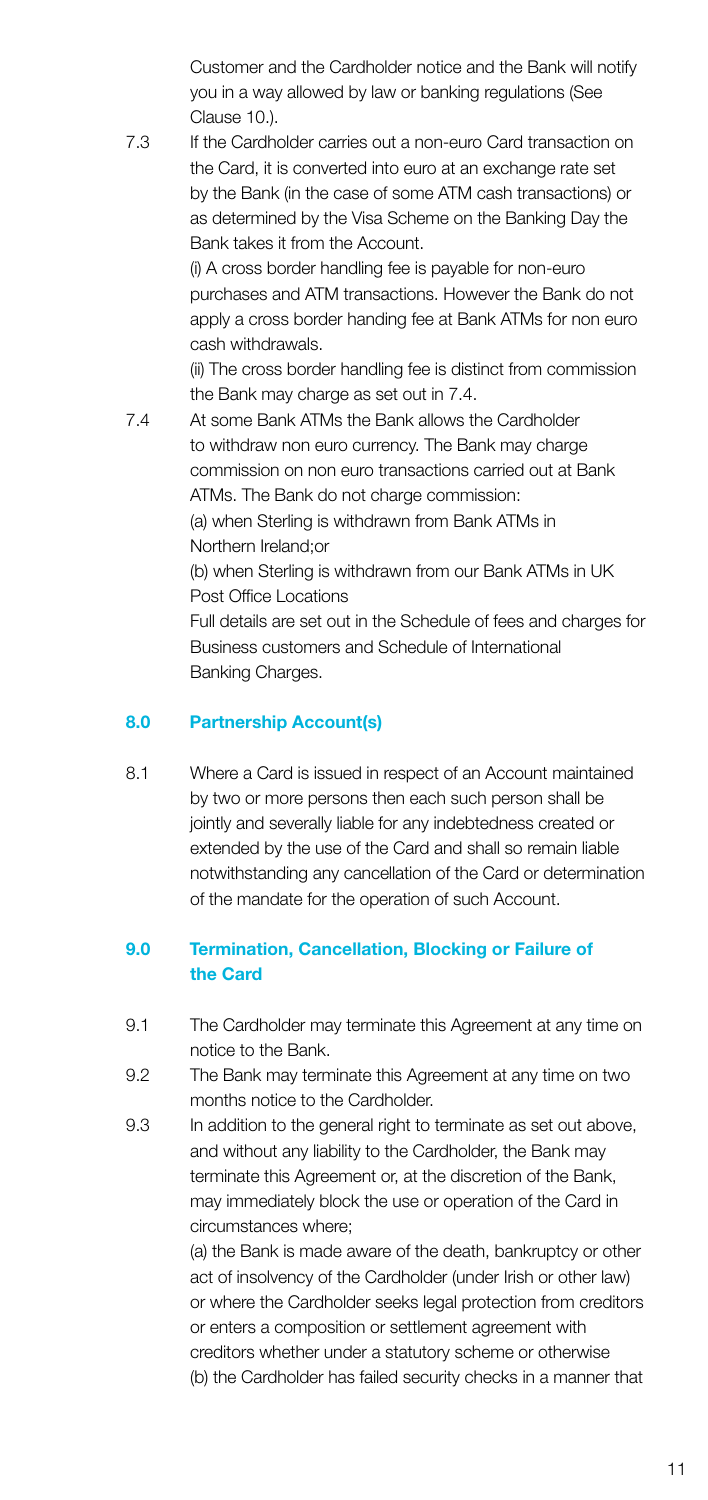the Bank deems unacceptable (c) there is a reasonable suspicion of unauthorised or fraudulent activity on the Card; or (d) there has been a breach of these terms and conditions by the Cardholder. Where the Card is closed or blocked, the Cardholder will be notified and, where the Card is blocked, the Cardholder will be advised as to how the block may be removed

(e) The Account is overdrawn without an agreed overdraft permission or is operating in excess of an agreed overdraft permission

- 9.4 The Bank will not be liable for any delay or failure in performing any of its obligations in respect of the use of the Card where such delay or failure arises directly or indirectly from an Act of God, civil disturbance, industrial dispute or any circumstances beyond the Bank's control.
- 9.5 The Bank shall not be obliged to provide ATM facilities at all times or during any particular hours and may withdraw or terminate such facilities. The Bank shall not be liable for any delays, interruptions, errors or failures in the provision of the ATM services or any of them not within the reasonable control of the Bank, including force majeure, those caused by failure or fluctuation of electrical power, industrial action, industrial disputes, breakdown or other malfunctions of technical equipment including software; additionally the Bank shall not be liable in any respect for any loss or damage arising from the non-availability, non-functioning, failure or malfunctioning of an ATM, the ATM services or any of them or otherwise in connection therewith.

# 10.0 Amendment of Terms & Conditions

- 10.1 The Bank reserves the right at all times to introduce new Terms and Conditions and to vary or amend the existing Terms and Conditions by giving notice thereof to the Cardholder by whatever means allowed by law or regulation the Bank, in its discretion deems appropriate.
- 10.2. If the Bank changes or adds to these terms and conditions and the Cardholder is not happy with the changes, the Cardholder may return the Card to the Bank and these terms and conditions will be at an end but first the Cardholder must pay the Bank charges or Government Duty that may be due on the Card.
- 10.3. If the Cardholder does not return the Card to the Bank, the Cardholder is deemed to accept the changes on their effective date.
- 10.4 We may not always provide you terms and conditions with each Card which is a renewal or a replacement. We will send you terms and conditions with the first Card we issue on the account. The most up to date version of the terms and conditions that apply to your Card can also always be found on the Banks website www.bankofireland.com. You can also request a copy by calling into your local branch.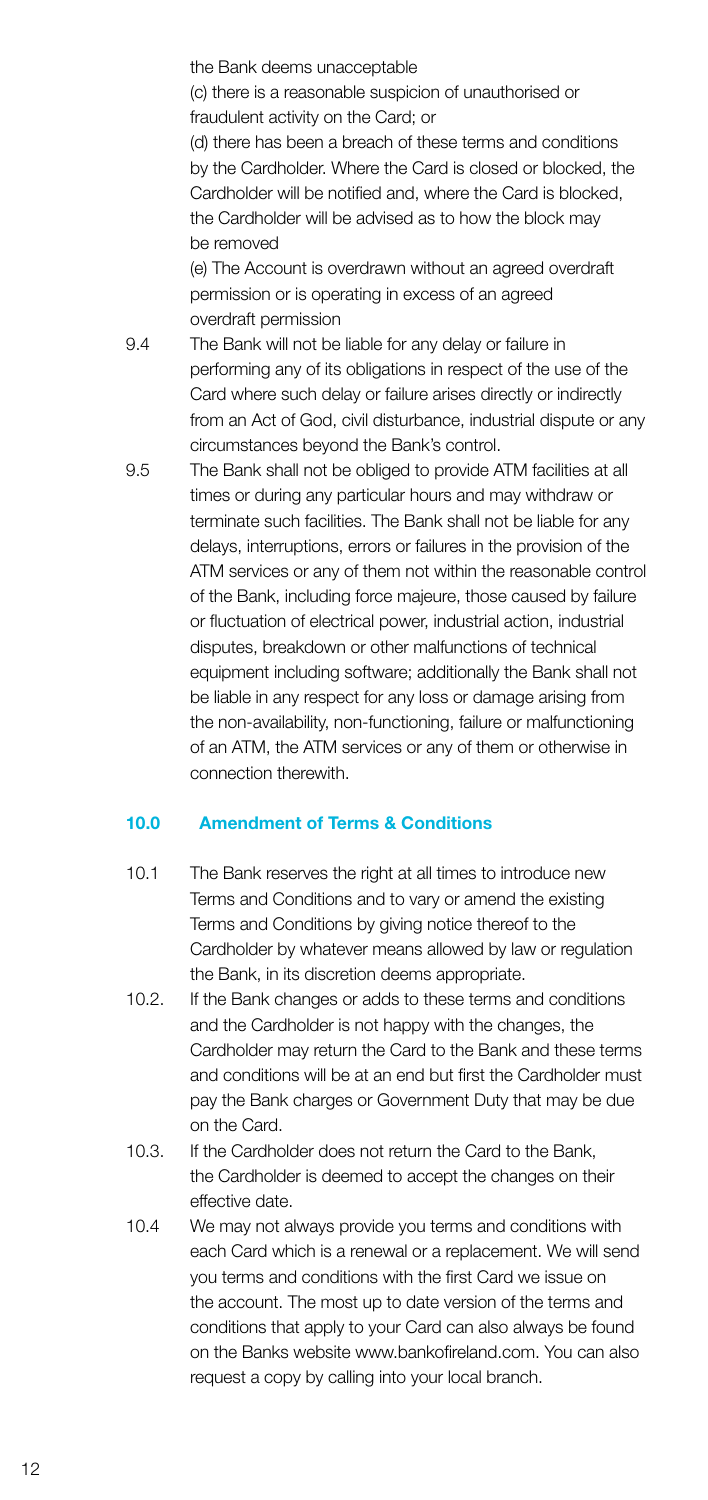#### 11.0 Identification

11.1 To ensure compliance with obligations under law and regulations concerning the prevention of money laundering and terrorist financing and to comply with taxation requirements, the Cardholder may be required to produce to the Bank satisfactory evidence as to the Cardholder's identity, current permanent address, the source of the funds lodged or proposed to be lodged to the Account.

# 12.0 Waiver

12.1 No time or indulgence which the Bank may extend to the Cardholder, nor any waiver by the Bank of any breach of any term or condition of these Terms and Conditions of Use, shall affect the Bank's rights and powers hereunder.

# 13.0 Reading this Document

- 13.1 Each of these terms and conditions is separate from the others. If any term or condition is illegal or cannot be enforced now or in future, the rest of the terms and conditions will remain in full force and effect.
- 13.2 In these terms and conditions we sometimes give an example of something covered by a clause or definition. We do this to assist you. The meaning and scope of these terms and conditions is never limited by these examples.
- 13.3 The index and headings used in these terms and conditions are there to assist you and do not form part of the legal agreement between you and us.
- 13.4 A reference to a "person" includes a human being, corporation, partnership or organisation.
- 13.5 A reference in the singular includes a reference to the plural and vice versa, where this makes sense (for example, "person" can mean "persons", and "persons" can mean "a person").
- 13.6 The English language is and will be used for the purpose of interpreting these Terms and Conditions and for all communication in connection with a Card.

# 14.0 Disputes or Unauthorised Transactions

- 14.1 In the case of a dispute between a Cardholder and the Bank regarding a Cardholder Transaction, the books and records kept by or on behalf of the Bank (whether on paper, microfilm, by electronic recording or otherwise) shall, in the absence of manifest error, constitute sufficient evidence of any facts or events relied on by the Bank in connection with any matter or dealing relating to the Card. In respect of any Cardholder Transaction, use of the PIN 3D Secure Passcode or other Security Credentials, in conjunction with the Card, shall be taken as conclusive evidence that the relevant Cardholder Transaction was carried out by the Cardholder.
- 14.2 In the event of any disputed Cardholder Transactions, it shall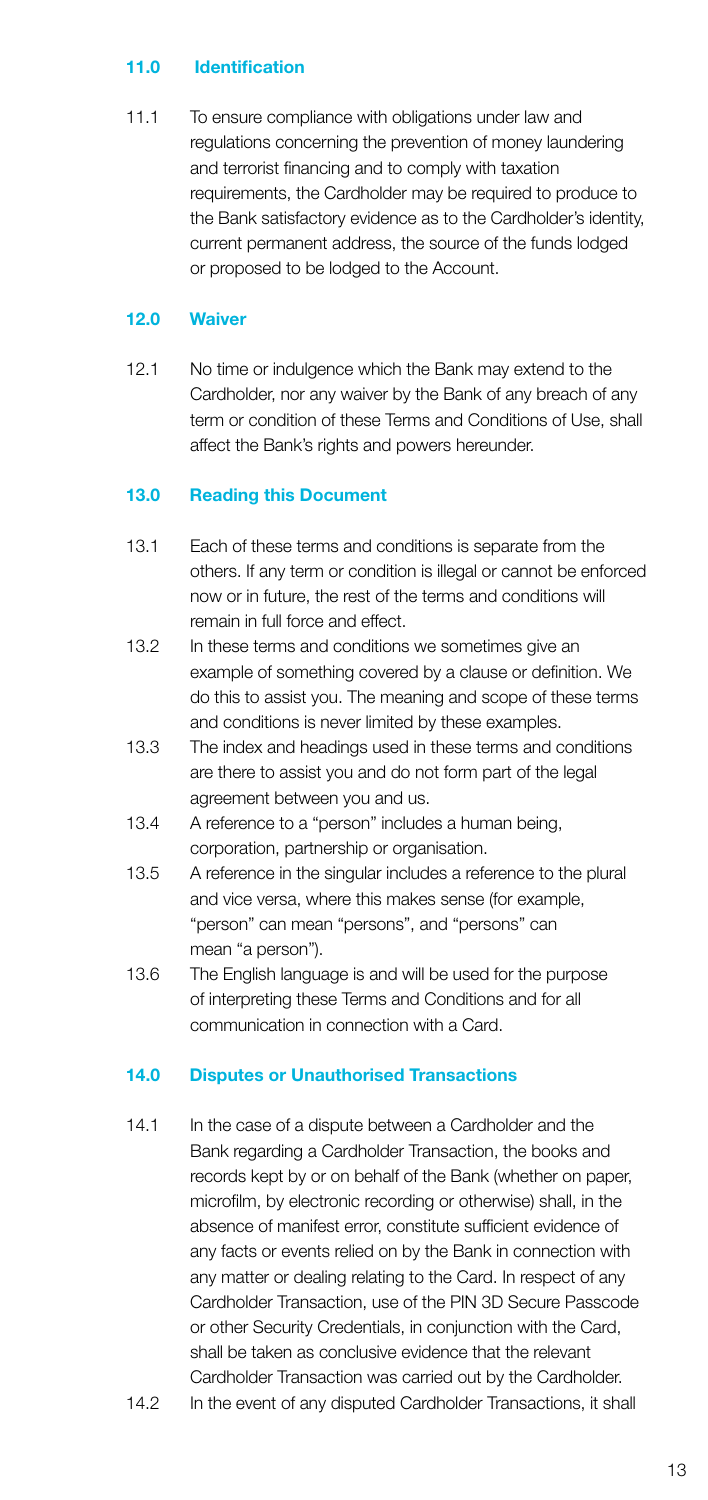be the responsibility of the Cardholder to demonstrate to the satisfaction of the Bank that any such disputed transaction was actually unauthorised or incorrectly executed.

#### 15.0 Making a Complaint

15.1 We want to provide you with excellent service at all times and hope we do not give you grounds for complaint. However, if you wish to make a complaint you may do so by writing to us at Group Customer Complaints at the address listed on the complaints page of our website (www.bankofireland. com). You can also inform your bank branch or any branch near you about your problem. You also have the choice to make the complaint to our Customer Care Unit by phone on 0818 200 365 (+353 1 404 4000 if calling from abroad.) If we cannot resolve your complaint within five Banking Days, we will respond to your complaint in writing, or, if we hold an email address for you, you agree we may respond by email. In the event that you are not satisfied with our response you can refer the matter to the Financial Services Ombudsman by writing to Financial Services Ombudsman, Third Floor, Lincoln House, Lincoln Place, Dublin 2 D02 VH29.

#### 16.0 Jurisdiction

16.1 These Terms and Conditions shall be governed by, and construed in accordance with, the laws of Ireland and the courts of Ireland shall have exclusive jurisdiction to resolve any disputes in connection herewith.